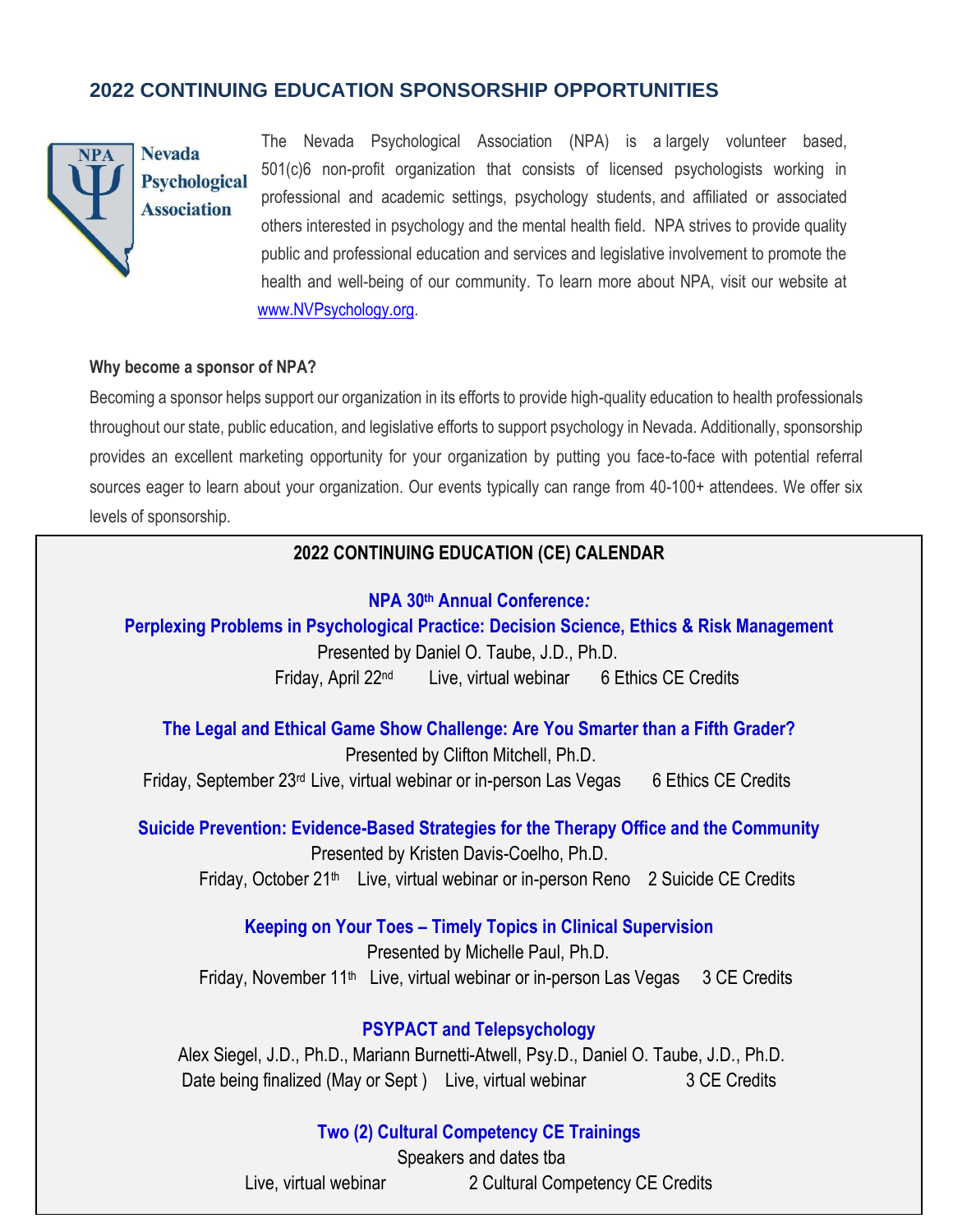## **2022 CE VIRTUAL SPONSORSHIP OPTIONS**

NPA live, virtual webinars are a perfect opportunity to promote your services, products, or organization! More details about our 2022 Continuing Education (CE) trainings can be viewed on our website at [www.NVPsychology.org.](http://www.nvpsychology.org/) If you are interested in becoming a 2022 CE Sponsor, please submit request to [admin@nvpsychology.org.](mailto:admin@nvpsychology.org)

| TITANIUM LEVEL SPONSOR \$2,000 (ALL SEVEN 2022 CE PROGRAMS) |                                                                                                                                                                                                                                                                                         |  |
|-------------------------------------------------------------|-----------------------------------------------------------------------------------------------------------------------------------------------------------------------------------------------------------------------------------------------------------------------------------------|--|
|                                                             | Designated as a Titanium Level Sponsor for our 2022 Continuing Education Series                                                                                                                                                                                                         |  |
| $\checkmark$                                                | Company name, and logo with hyperlink to company's website will appear on NPA website home page<br>and on all NPA collateral material (registration and program brochure mailed/emailed to over 1,000 Nevada<br>mental health providers, news releases, website, etc.) for all programs |  |
|                                                             | Prominent sponsorship announcement on all six NPA webinar event pages                                                                                                                                                                                                                   |  |
| $\checkmark$                                                | 120-second video linked to all seven NPA webinar event pages and shared during introduction of webinar.                                                                                                                                                                                 |  |
| ✓                                                           | One full page advertisement in each of the Spring and Fall NPA Digital Newsletters                                                                                                                                                                                                      |  |
| $\checkmark$                                                | Sponsorship listing on all marketing e-blasts and social media posts                                                                                                                                                                                                                    |  |
| $\checkmark$                                                | Acknowledgment of Titanium Level Sponsor in the Program Brochure emailed to 1,000 Nevada mental<br>health providers                                                                                                                                                                     |  |
| $\checkmark$                                                | Two admissions to each of the six programs (a \$1,500 value) sponsored for attendees of your choice                                                                                                                                                                                     |  |

| PLATINUM LEVEL SPONSOR \$1,750 (FIVE CE PROGRAMS OF YOUR CHOICE) |                                                                                                                         |  |
|------------------------------------------------------------------|-------------------------------------------------------------------------------------------------------------------------|--|
| ✓                                                                | Prominent sponsorship announcement on each of the five NPA webinar event pages                                          |  |
| $\checkmark$                                                     | 90-second video linked to each of the four NPA webinar event pages and shared during introduction of<br>webinar.        |  |
| ✓                                                                | Acknowledgment of sponsorship in the Program Brochures emailed to approximately 1,000 Nevada mental<br>health providers |  |
|                                                                  | One half page advertisement in each of the Spring and Fall NPA Digital Newsletters                                      |  |
| $\checkmark$                                                     | Sponsorship listing on all marketing e-blasts and social media posts                                                    |  |
|                                                                  | Two admissions to each of the four programs (a \$1800 value) sponsored for attendees of your choice                     |  |

| DIAMOND LEVEL SPONSOR \$1,500 (THREE CE PROGRAMS OF YOUR CHOICE) |                                                                                                                         |  |
|------------------------------------------------------------------|-------------------------------------------------------------------------------------------------------------------------|--|
|                                                                  | Prominent sponsorship announcement on each of the three NPA webinar event pages                                         |  |
|                                                                  | 90-second video linked to each of the three NPA webinar event pages and shared during introduction of<br>webinar.       |  |
| ✔                                                                | Acknowledgment of sponsorship in the Program Brochures emailed to approximately 1,000 Nevada mental<br>health providers |  |
|                                                                  | One half page advertisement in each of the Spring and Fall NPA Digital Newsletters                                      |  |
| ✓                                                                | Sponsorship listing on all marketing e-blasts and social media posts                                                    |  |
|                                                                  | One admission to each of the three programs of your choice                                                              |  |